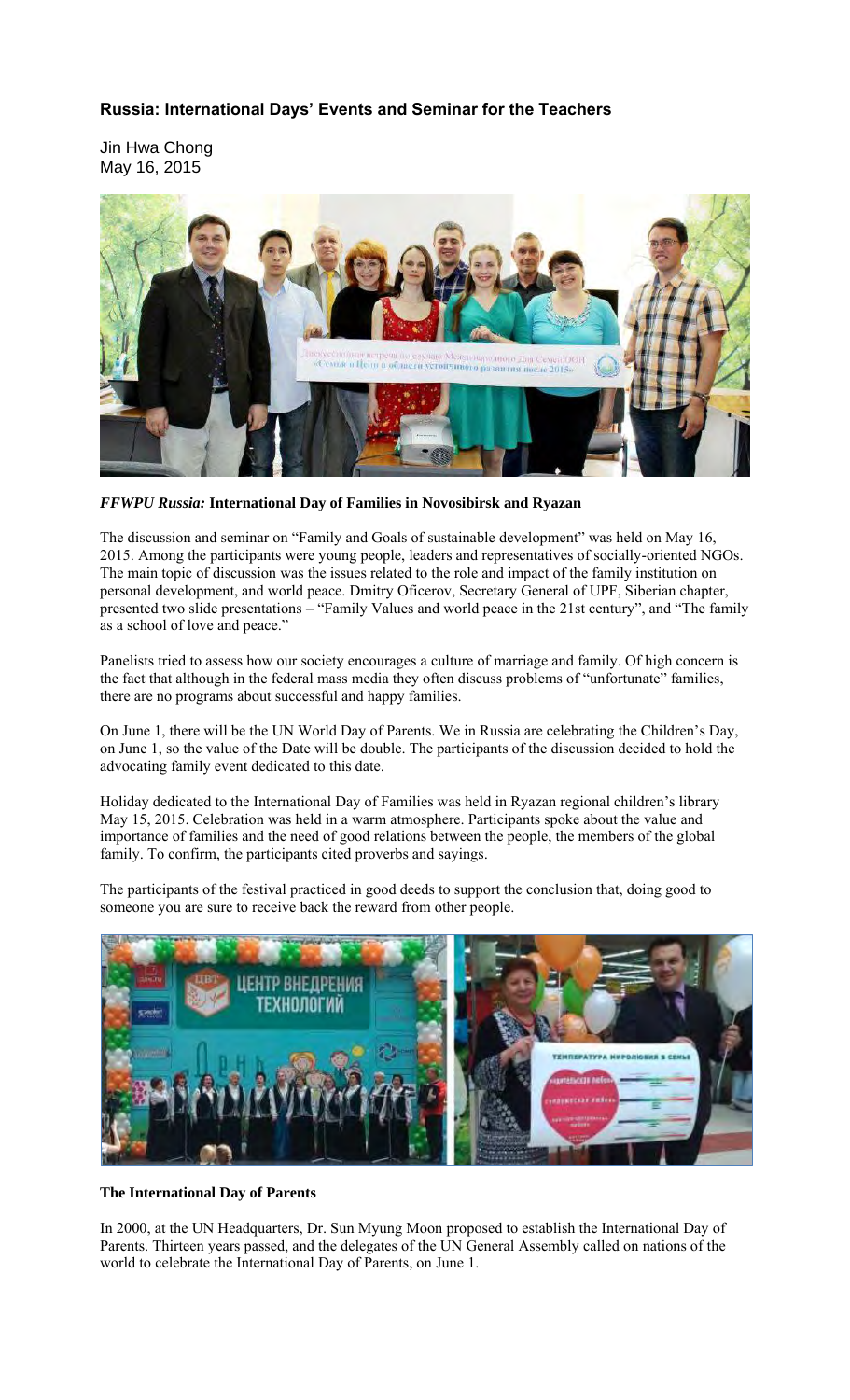In this regard, Ambassadors for Peace in Novosibirsk decided to conduct a study with the purpose to measure the state of peace in the family.

The shopping center "Siberian Mall", where there was a concert for families, the citizens could measure the "temperature" of peace in their families. Using the chart on the poster, the guests of the festival tried to evaluate the level of children's, brotherly-sisterly, conjugal and parental love. Very often, the participants found it difficult to identify their love for parents and their children's love for them. As a result, we came to the conclusion that the fundamental relationships between parents and children needed support, and that here quite essential could be the education programs about the four realms of heart, and children's, brotherly-sisterly, conjugal, and parental love.



#### **The International Peace Marathon: Moscow-Minsk**

On the eve of the International Children's Day, May 31, 2015, starting from the walls of the Moscow Kremlin, from the mark "0" kilometer, the unique Youth Track-and-Field Marathon "Memory and Glory – 70!", related to the 70th anniversary of the Victory in the Great Patriotic War, is launched.

The main objectives are: patriotic, spiritual and physical education of children and youth, strengthening the historical fraternal friendship of the peoples of Russia and Belarus, promotion of healthy lifestyle.

The route of the Marathon is laid along the battle sites where the way of the fascist hordes was blocked by the manifested solidarity, courage and sacrifice of the multinational Soviet people. MOSCOW – Krasnogorsk – Sneghiri – Mozhaisk – Borodino – Gagarin – Vyazma – Dorogobuzh – Smolensk – Orsha – Mogilev – Bobruisk – Slutsk – Nesvizh – Ivatsevichi – Kobrin – BREST – MINSK.

Among the team members of the run "Memory and Glory – 70!" there are 30 young representatives from different parts of Russia: Moscow, Bryansk, Ivanovo, Nizhny Novgorod, Ryazan, Saratov, Sverdlovsk, and Smolensk regions. Eight young Muscovites aged 6 to 17 are also participating in the Marathon. Experienced marathoners and teachers are helping the young athletes to overcome the marathon distance.

The initiator and organizer of the marathon, "Memory and Glory – 70!" are the Moscow Regional Public Organization "Super-marathoners for a healthy lifestyle" and the Universal Peace Federation. The action "Memory and Glory  $-70$ !" is held within the framework of the traditional Children and Youth Athletics Marathon "Children against drugs – I choose sports!", under the patronage of the Federal Service for Drug Control and the Russian Athletics Federation. The event is supported by the Ministry of Foreign Affairs of Russia, the Presidential Administration and the Ministry of Sports of the Republic of Belarus. The Moscow stage of the Marathon is supported by the Government of Moscow and the Moscow Sport Committee.

#### **Seminar for Sunday school teachers**

The annual workshop for Sunday school teachers was held in Moscow at the Peace Embassy, on May 29 and 30, 2015. The program was attended by teachers and educators responsible for working with the second generation that came from Ufa, Yekaterinburg, St. Peterbuge, Kazan, Samara, Ulyanovsk, Ryazan, and Moscow.